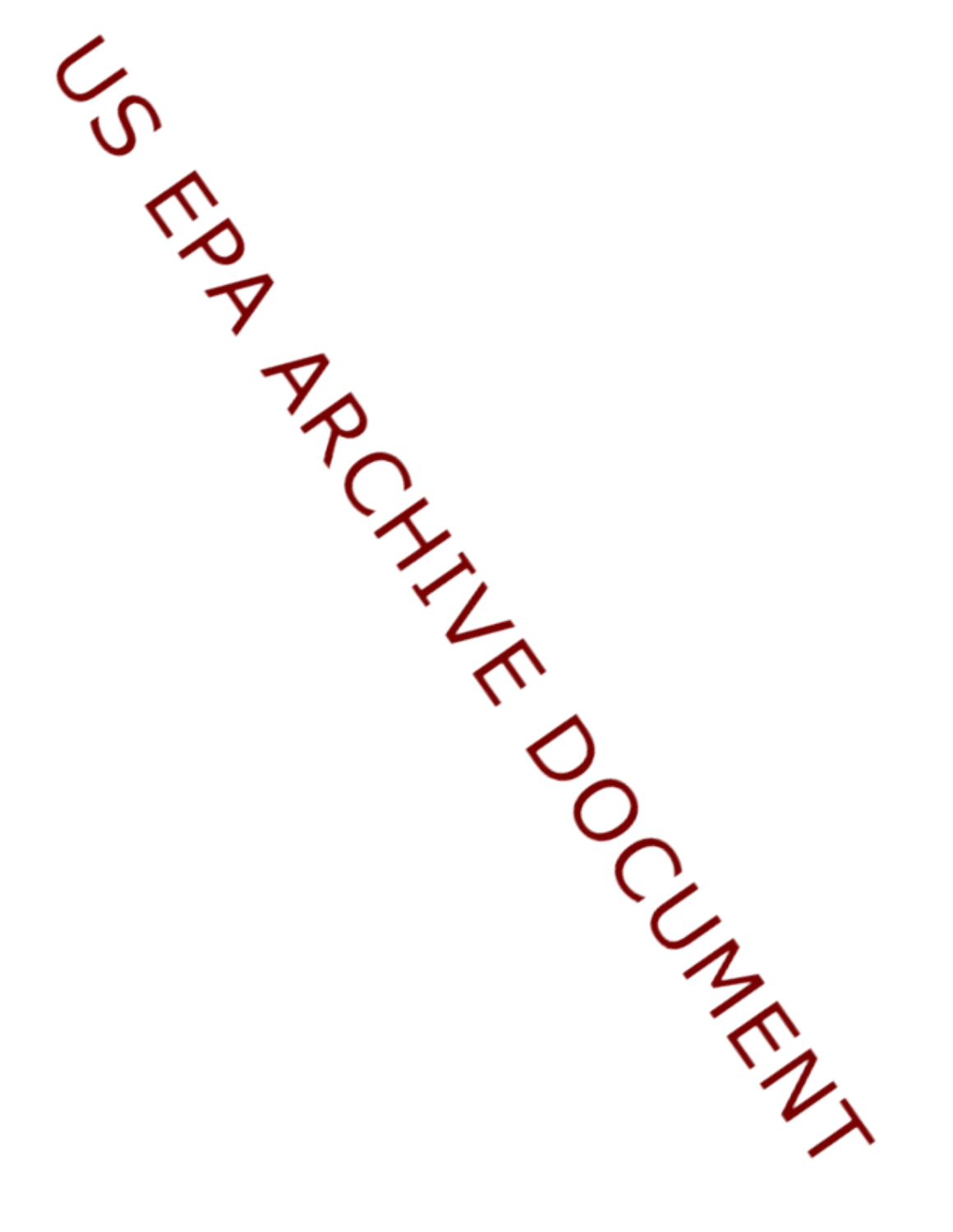## AGENCY: ENVIRONMENTAL PROTECTION AGENCY (EPA)

TITLE: "Study and Analysis of Strategies for the Technology Innovation in the Transportation Sector"

ACTION: Request for Application (RFA) or Request for Initial Proposals (RFIP)

RFA NO: EPA-OAR-DOD-05-19

CATALOG OF FEDERAL DOMESTIC ASSISTANCE (CFDA) NO: 66.034

SUMMARY: Formal Agency responses to questions/comments regarding the subject solicitation.

DATE: December 6, 2005

**Question 1:** The RFIP states that:

"The total estimated funding under this announcement is approximately \$1 million. Project will be funded in one year increments of approximately \$350,000 over a three year period. Maximum annual funding is \$500,000."

Would it be acceptable to submit an application for a two-year project, with a two-year budget totaling up to \$1 million, or, alternatively, \*must\* the application be for a threeyear project?

**Response:** While it is possible that an application for a two-year project might be acceptable, it is not certain at this time that the maximum funding of \$1 million would be available within just two year funding period. Therefore, it would be preferable that if the applicant wished to specify only a two year project period of performance, the application specify a recommended hierarchy of projects and deliverables that would be provide should funding of less than \$500,000 per year be available.

**Question 2:** Under III.A of the RFA, it states that "laboratories" are eligible. Please advise whether national laboratory such as those operated for the US Department of Energy are eligible. Also, if indeed eligible to respond to this RFA, would the award mechanism be an interagency agreement rather than a cooperative agreement?

**Response:** National laboratories associated with the federal government such as those operated under contract to the Department of Energy may be ineligible. These laboratories are typically operated by contractors, who would be ineligible to receive a grant. EPA does not anticipate using an interagency agreement under this program.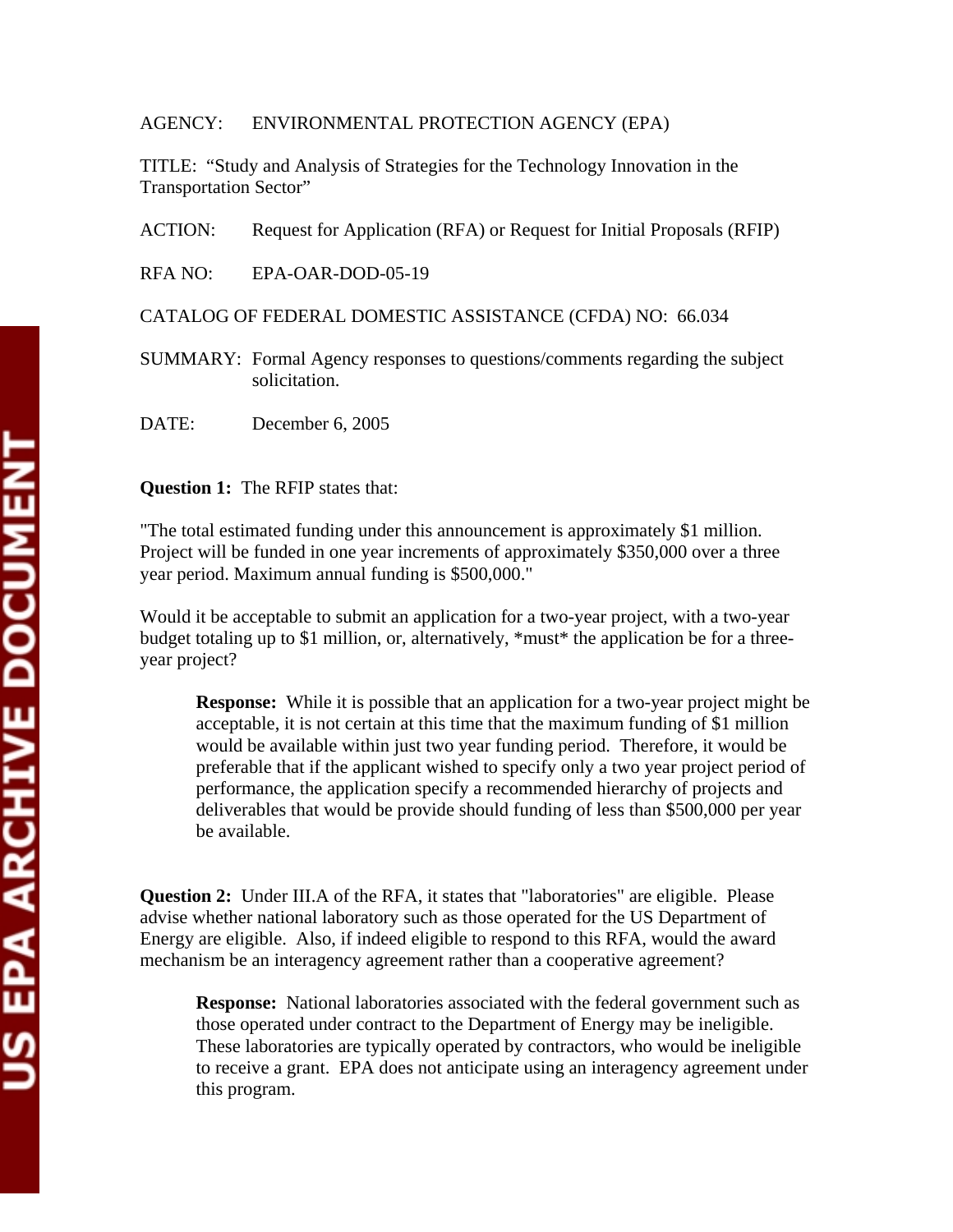**Question 3:** Is this RFA based upon prior contract or grant work? Is it part of a series of work projects about which there is publicly available information?

**Response:** This RFA is not connected to a previous contract or grant or otherwise part of a series or sequence of work projects. It is a new, stand alone project.

**Question 4:** Do we anticipate making only one award for this grant or are multiple awards anticipated or at least a possibility?

**Response:** At this time we anticipate having only enough funding to allow funding for only one application. Should additional funding become available, it is possible that more than one grant will be awarded to applicants under this RFA if the strength of the applications also warrant such additional grants.

**Question 5:** Under Scope of Work in the RFA it says:

"As such, EPA anticipates a multi-disciplinary approach would provide a most complete evaluation, drawing on the varied analytical disciplines including (but not limited to) economics, engineering, public policy, natural resources and modeling as well as legal considerations."

Under Content and Form of Application Submission it says:

"f**.** Key Personnel. The applicant should submit an appendix with the resumes of up to three (3) key personnel who will be significantly involved in the project."

I count six disciplines in the statement from the scope of work, and the scope is explicitly not limited to these six. Why the limit to three resumes? The strength of the team ("...(iv) staff expertise/qualifications, staff knowledge...") is a stated Evaluation Criteria. Can that be fairly assessed without resumes? Or could three be the anticipated limit to the size of the team?

**Response:** The strength of the proposal will be determined on the basis of all the information supplied. The resumes of key personal will be part of that assessment. The applicant can chose to include resumes of up to three persons who will constructively contribute to the projects. The applicant may chose to submit resumes from those persons which it believes best supports the strength of its application.

**Question 6:** We are confused about language contained in Section II, D. In the first paragraph, the implication is that for profit consultants are eligible subgrant recipients under this announcement. The second paragraph states that they are not. We would appreciate clarification.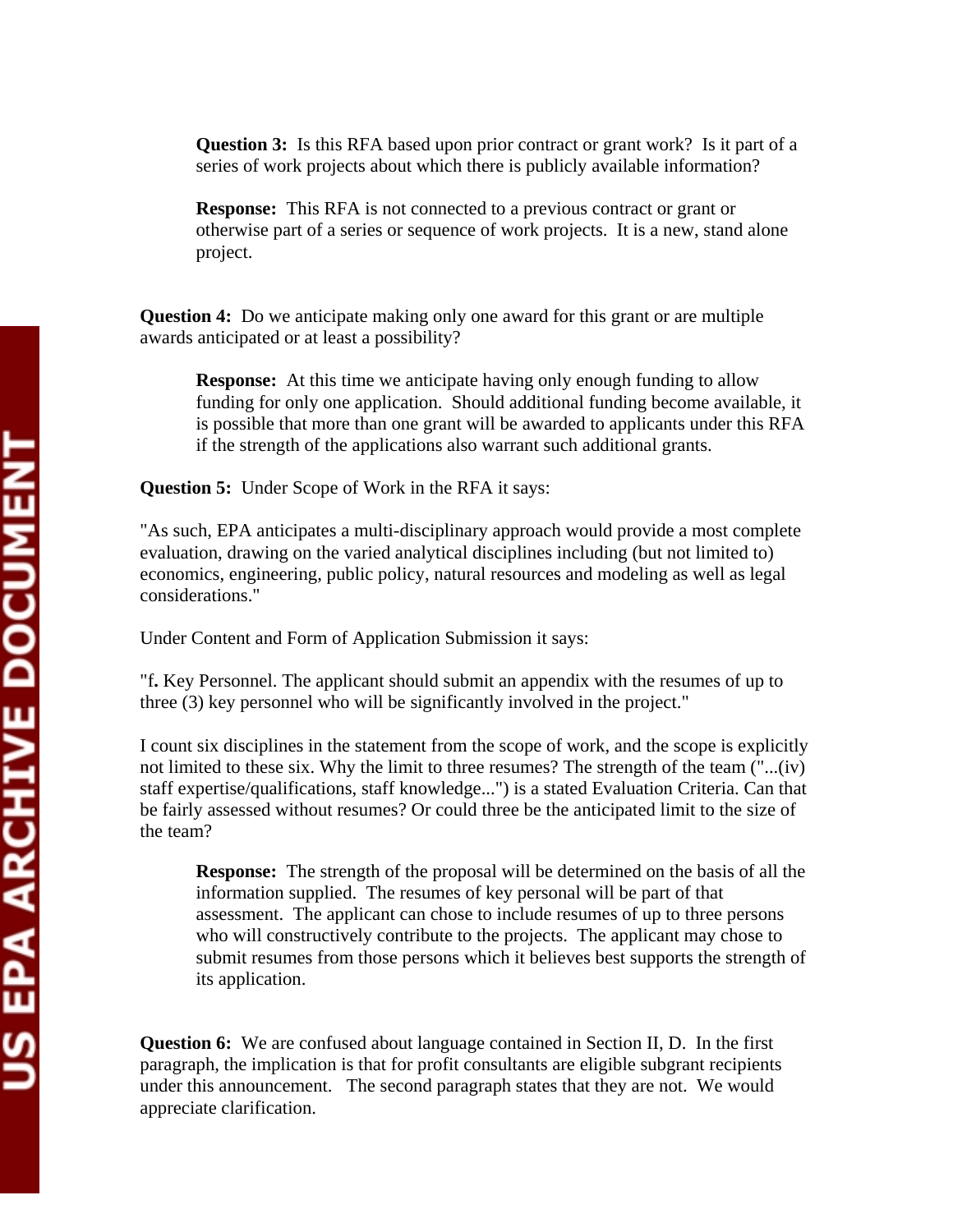**Response:** Section II, D refers to 40CFR Parts 30 and 31 for additional information on the procedures the grant recipient must follow for procurement and subaward or subgrant used by the grant recipient to fulfill its obligations under the grant. These Parts set the limitations on the use of for-profit consultants or other entities.

**Question 7:** How can we seek advice before the submission deadline from the EPA Project Officer?

**Response:** As directed in the Request for Application, Section VII – Agency Contact, questions submitted in writing will be answered in writing and posted on the web site containing the request for application.

**Question 8:** My institution has had several cooperative agreements with EPA over the past decade. When writing the proposals we have included multiple project ideas that are responsive to the RFP knowing that actual projects funded under the agreement may differ from those in the proposal.

Am I correct in assuming that your current RFP asks for a proposal describing a single project or set of projects and, if funded, those would be the projects that would go forward?

**Response:** In general, the projects funded would be the projects as described in the proposal or a subset from them. As part of the process in funding the grant, additional detail regarding the specific project or projects may be developed after selection of the successful proposal.

**Question 9:** I note that there will only be one award. Given this limitation, I am wondering if you feel that my institution would have a chance of receiving funding given that we have never, to my knowledge, applied for or received funding from your agency. We have extensive experience with the FAA, DOT, and NASA in areas of transportation (primarily aviation/aerospace/space-related), modeling, materials, etc. We also have a list of scholars interested in other modes of transportation as well as intermodal transportation solutions.

**Response:** Prior grant work with the Environmental Protection Agency is not a pre-requisite for successful award. Awarding of the grant will be based upon the strength and completeness of the proposal according to the criteria list in the request for applications.

**Question 10:** Are you solely interested in single mode changes in technology/fuel (and approaches/channels to encourage adoption) or would your interest extend to the encouragement of 'most efficient' intermodal options in combination with new technologies/fuel?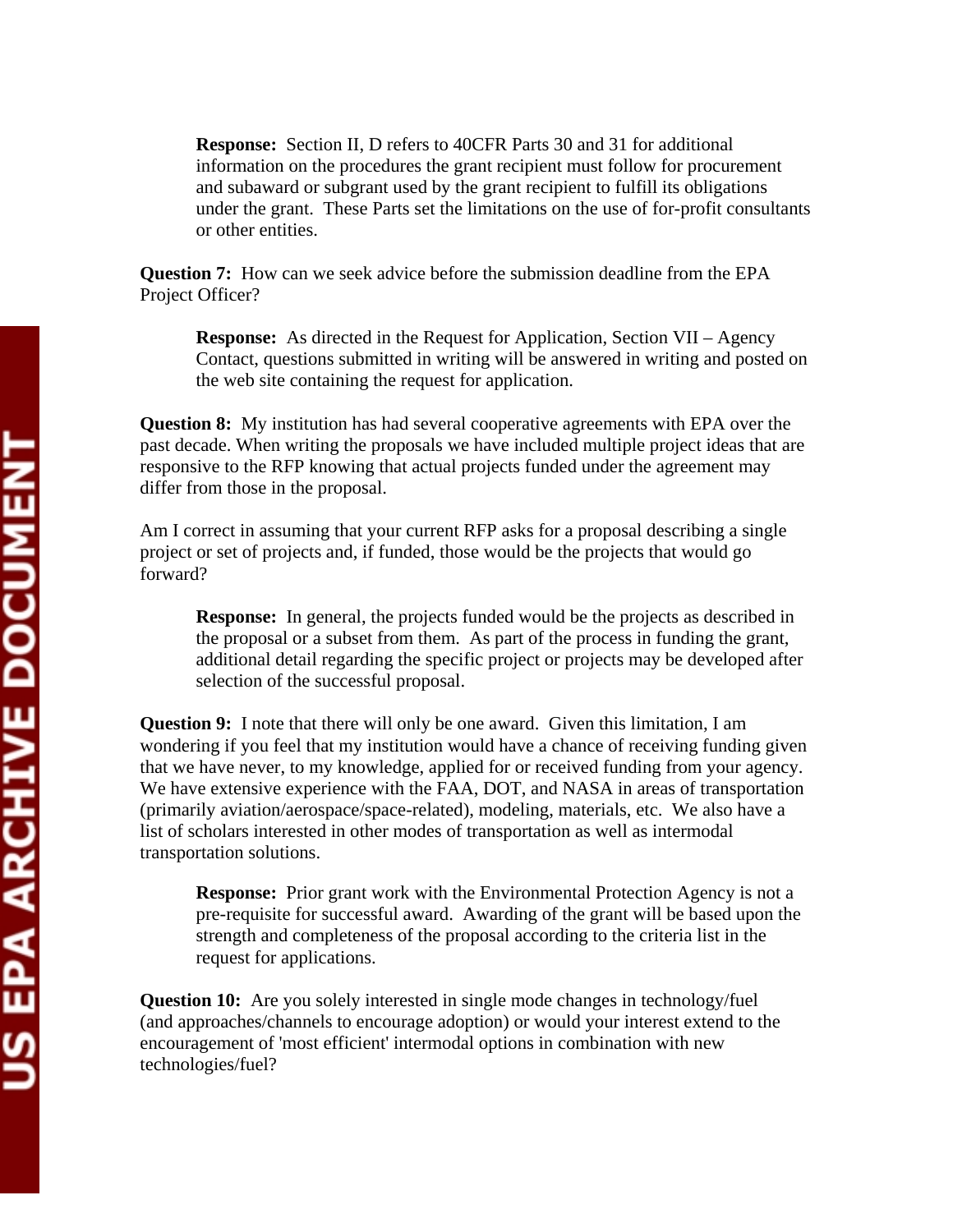**Response:** The transportation sector includes highway and non-highway options for the movement of people and goods. Intermodal (e.g., including both highway and non-highway) options for the transport of people and goods can be considered.

**Question 11:** I don't expect to get this done by Dec 14, 2005, but thought I could work on this for next year. Is this grant issued every year?

**Response:** This grant is not issued every year. Currently, we do not anticipate funding a similar follow on grant. Anyone interested in being considered for this grant needs to have their submission in by the specified deadline of December 14, 2005.

**Question 12:** A question was received from an inventor. A long description of a patented electric vehicle design was provided. The question asked if the grant funding could be used as start-up capital to develop this project, including development of a demonstration vehicle, testing and data analysis.

**Response:** While vehicle technology concepts and moving these technologies to market could appropriately be considered under this grant, the question seems to suggest funding for a potential profit making venture. This grant is only available to non-profit organizations. Organizations such as for profit companies or venture capital enterprises intended to develop profit making enterprises are not eligible.

**Question 13:** The RFP summary talks about only a single \$1 million dollar research grant. We would like to do a much smaller bit of research on an engine design for the small car transportation market. If this is a reasonable research topic, please let me know. If it is not appropriate – perhaps due to the quantized funding level, please let us know.

**Response:** As stated in the RFA, the anticipated funding level for the grant is up to \$1 million over up to three years. There is no minimum funding level for eligible grants. However, it is anticipated that since only one grant will be awarded, the most complete and comprehensive eligible grant will likely be awarded.

**Question 14:** The RFIP in Section III A states that: "In addition, where a page limit is expressed in Section IV with respect to parts of the application, pages in excess of the page limit will not be reviewed." We do not see any page limits expressed in Section IV. Are there any pages limits to be considered for this proposal at all?

**Response:** No page limits exist. There is no restriction on the length of the proposal.

**Question 15:** The RFA Section IV B.e. states: "Key personnel: The applicant should submit an appendix with the resumes of up to three (3) key personnel who will be significantly involved in the project." Is a description of roles of the applicant and